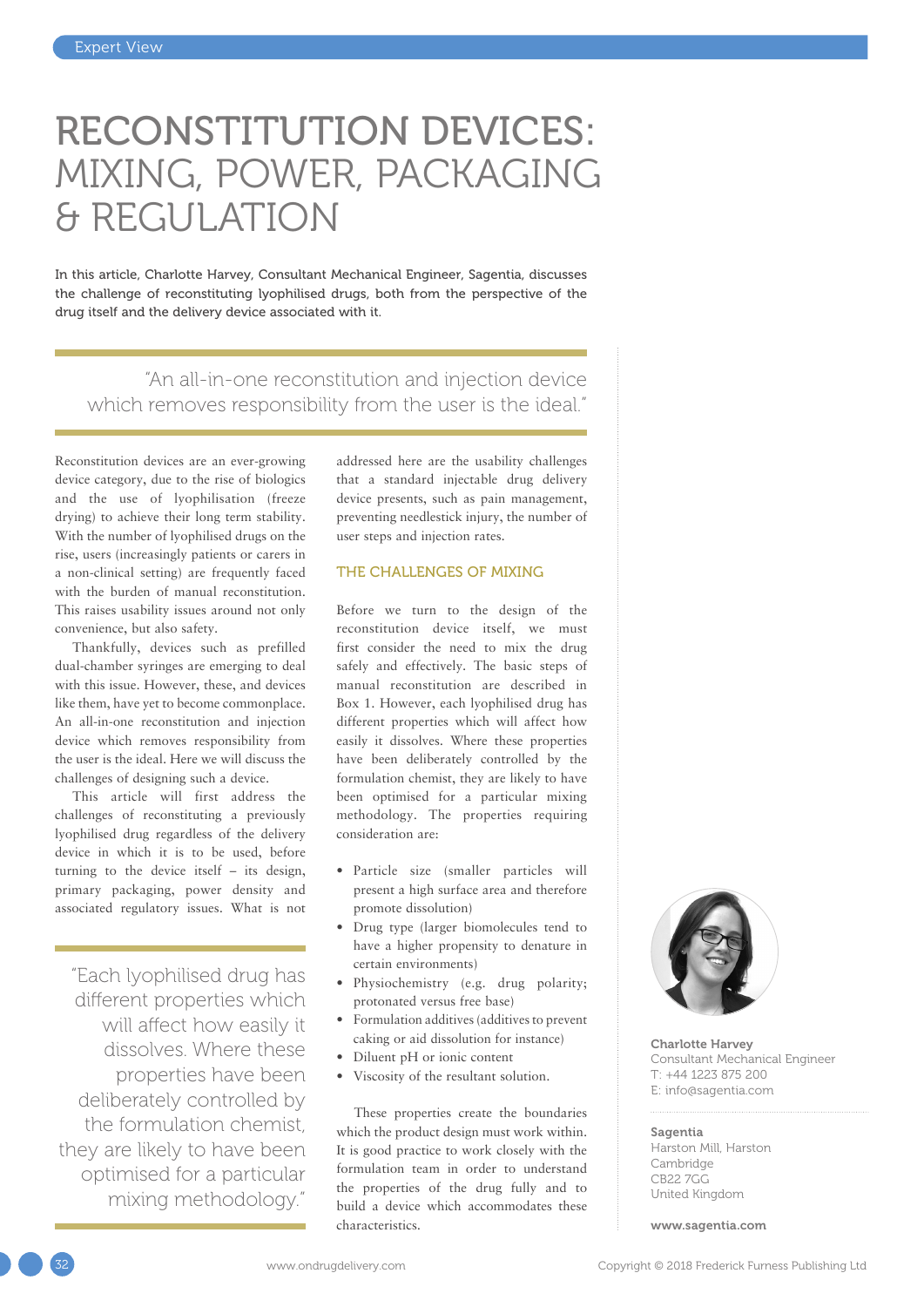## **Optimising Dissolution**

Dissolution will occur even without any mixing. However, a boundary layer may form between the constituents, consisting of a saturated solution of the powder in the diluent. In order for dissolution to complete, the drug particles must diffuse through this boundary layer, making this a slow process. When we intervene by mixing a solution, we are attempting to break up this boundary layer and prevent the diffusion limit of the drug being the limiting factor in dissolution speed. This can be done either actively or passively.

Active mixers physically move the fluid, producing turbulence to promote mixing; a magnetic stirrer bar or an ultrasonic mixer would fall into this category. Passive mixers fold the solution together as it is passed through static channels. In the case of reconstitution, we typically avoid passive mixing methods, which require two fluids as the constituents.

In the process of mixing and breaking up the boundary layer, we are also physically moving the powder and diluent until they are adjacent, causing new boundary layers to form which are then, in turn, broken up. This physical moving of the drug constituents allows dissolution to occur quickly. To maximise efficiency, the mixing method should act upon the entire volume of the liquid. When a stirrer has not been designed properly, it only moves fluid in its immediate area, rather than promoting mixing throughout. This will most often occur when the solution has a high viscosity.

#### **Introducing Turbulence to the Mixture**

Effective mixing requires turbulent flow, making high viscosity one of the hardest drug characteristics to overcome. At a high enough viscosity, the device may be incapable of holding enough energy to take the fluid flow out of the laminar region. Even if you can provide enough energy to the solution, care must be taken that the energy input is not going to denature the drug by creating a high shear environment. For large biomolecules, this may become a significant concern, and thus mixing must be gentle. It is for this same reason that high temperatures must also be avoided.

Energetic mixing may not just risk denaturing the drug, it is also likely to cause foaming. Foaming is already a concern with manual reconstitution methods, hence users being instructed to swirl the mixture, rather than shaking it. It is also worth noting that

# BOX 1: BASIC STEPS OF RECONSTITUTION



The user starts with a diluent vial, a drug and an empty injection syringe. In this instance, all diluent is to be mixed into a powder.

Diluent is moved from its vial into the powder vial via the syringe, typically using a large-gauge needle. The user should inject air into the diluent vial first to help with emptying. When emptying the vial, it should be held upside down, and moving air to the syringe should be avoided.



The vial containing both powder and diluent is swirled until the constituents are mixed. Gentle movement is used to avoid foaming. The user keeps doing this until no solid particles can be seen, possibly taking several minutes.

The reconstituted drug is withdrawn into the syringe for injection. The needle will need changing to a small gauge prior to injection.

3



4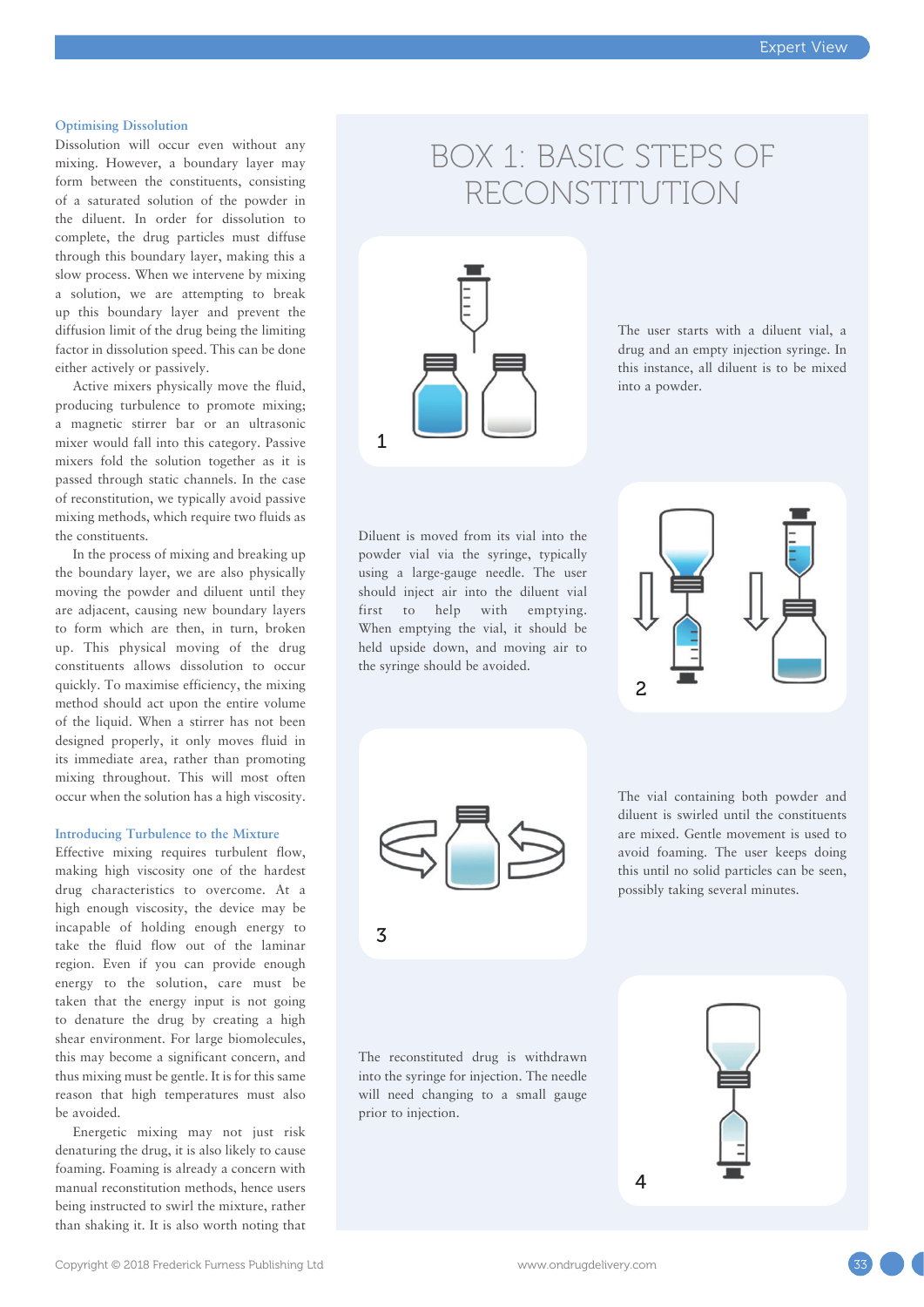it is much easier to mix a solution when air is present, the addition of air to the mixture further promoting turbulence. However, to avoid foaming and the formation of bubbles, we can attempt to remove the air from the mixing chamber. That may not be effective, however, as air may be released when diluent is introduced to the powder.

By minimising the volume of air, we leave ourselves with two potential mixing methods. The first is a stirrer of undetermined geometry which sits in the solution and manually moves the powder and diluent to mix. The second is ultrasonic mixing, which has the benefit of not touching the drug. As it creates turbulence through micro-cavitation, it might also blast apart any large chunks of lyophilised solid, further increasing the rate of dissolution by increasing the contact surface area.

The core mixing technology which the device is based on must work with the characteristics of the drug at hand. A balance must be struck between the speed of mixing, the energy available and the number of interactions required of the user.

# CHOOSING A PRIMARY PACKAGING SOLUTION

When it comes to primary packaging, there is a choice to be made between standard vials, cartridges or syringes and something custom made. Custom solutions, either on the market already or currently in development, include bags (which are easier to fill without a large air volume) and moulded plastic containers (which allow the designer to integrate the drug container into the device's workflow better). In this section we will discuss how to make that choice.

Although custom primary packaging is becoming more prevalent, it is still far more common for commercial concerns to restrict design to the use of off-the-shelf packaging such as vials, cartridges and syringes. These concerns typically relate to the need for the requisite regulatory approval and the time and cost associated with acquiring it. Such expenditure would be particularly wasteful when designing a device for an existing drug.

# **The Problem with Standard Primary Packaging Solutions**

Vials are the standard container for a lyophilised drug, and it is immediately evident that their size and shape is problematic. If we want our device to be capable of performing both reconstitution and injection, fully incorporating a vial will make our hand-held device too large. To get around this, the vial can be attached for reconstitution and then detached prior to injection. Alternatively, reconstitution and filling of the handheld device can be performed via a base station designed to have minimal drug contact. Either solution has the issue of adding further use steps.

Vials can also be problematic due to the large volume of air they contain. The drug will need to be drawn from the vial (probably into a syringe rather than directly into the body) whilst also avoiding removing a large portion of air. The level of concern we have here depends on the injection site (since the majority of userperformed injections are subcutaneous we will not spend much time on air injection in this discussion), but minimising air injection is always a priority. Use of a base station helps here as the orientation of the vial can be controlled, and therefore the volume of air that is removed.

Cartridges and syringes are smaller and more suitably shaped for a handheld device. It's also likely that they will be approved for use with an existing drug. However even these will hold a small amount of air under standard filling processes and this will need to be minimised if the user is going to inject from them directly – it will be difficult to control the orientation of the drug container in this instance. Additionally, accommodating our mixing methods inside these containers can be a challenge due to the shape and size available (long narrow cylinders allow for only a limited range of flow patterns). Note that a physical mixing element must be collapsible if held in the injection chamber and an ultrasonic transducer requires close coupling to the drug container to be effective. Neither solution works perfectly with these standard packaging options.

#### **Custom Solutions**

Custom primary packaging allows us to address many of the issues discussed so far. We can create a more desirable size and shape, allowing for efficient mixing within a handheld form factor, and we can minimise the presence of air inside our device, either through the filling process or by removing air after mixing. However, challenges begin to arise when we look to develop our filling process, as it is very hard to deviate from the established norm. Standard filling lines are

"Vials are the standard container for a lyophilised drug, and it is immediately evident that their size and shape is problematic."

a deeply ingrained part of an industry for which there are many barriers to change; in this instance because the change would require a significant investment of time and money.

We therefore have to make sure to include some geometrical constraints on the custom primary packaging. There are several questions that require answering if a custom primary packaging solution is to be manufactured successfully, for example:

- How close can the containers sit together?
- How large is the neck of the container?
- Will the custom packaging be able to withstand lyophilisation temperatures?
- Will elimination of the air in our container require an additional or new assembly step?

Any significant deviations from standard design are going to create requirements standard filling processes aren't used to; for instance, in a dual chamber syringe, a bung must be placed low down in the syringe barrel, whereas a standard filling process would require only a bung to seal the vial neck. It can therefore look tempting to lyophilise in a standard container and then move the powder to a new container. However, this is difficult when controlling for volume (and therefore dose).

User acceptance is likely to be lower when using standard primary packaging, so custom solutions should be sought. If commercial considerations make this impossible, consider moving away from a device which both reconstitutes and injects. Instead, have a base station which reconstitutes and fills a simplified injector. Due to the durability of the base station, we can add any additional functionality and complexity to that. If custom primary packaging is a viable option, we should aim to fit within the boundaries of standard filling processes as much as possible. If there is a need to step outside that, a filling contractor should be engaged early in the process.